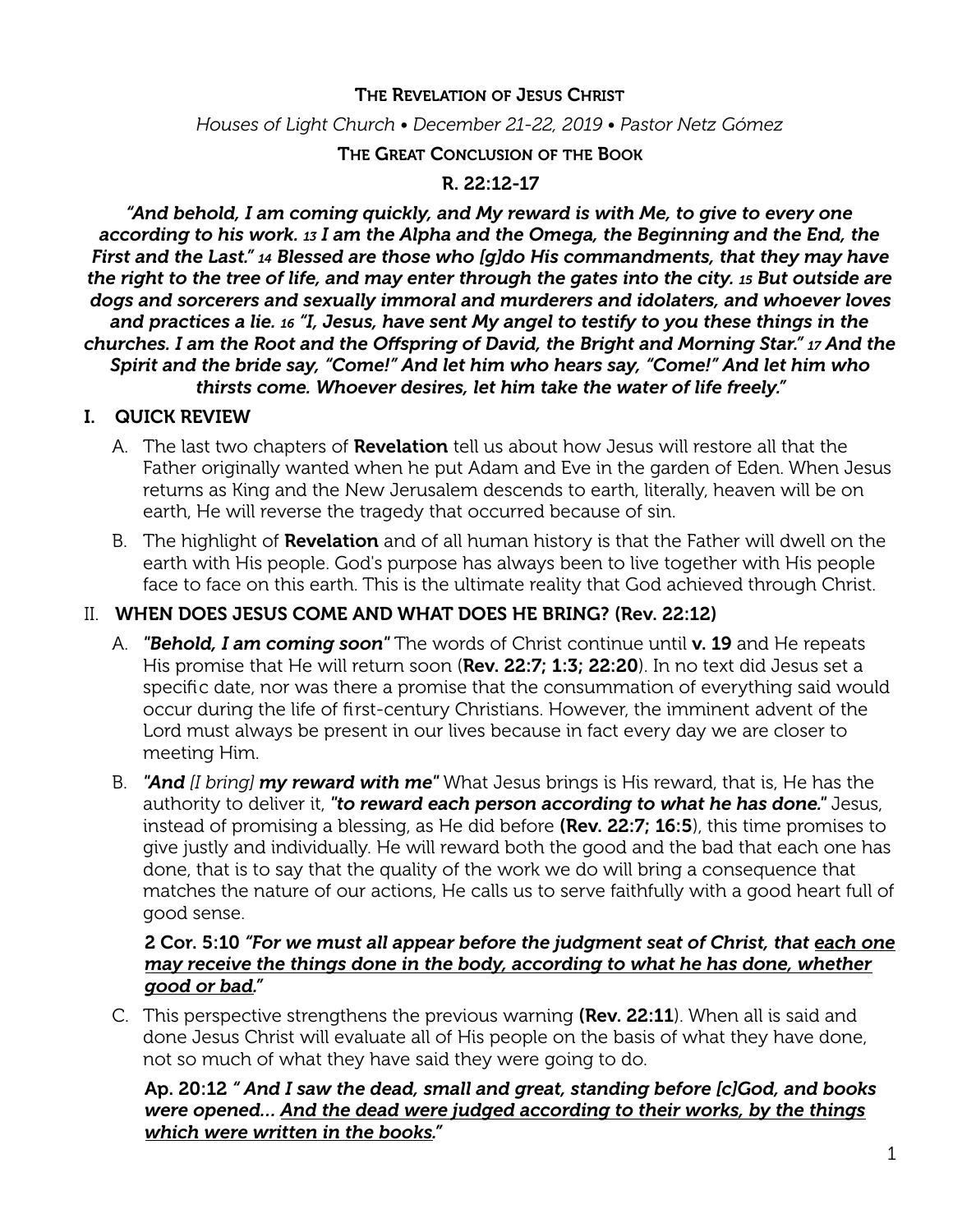### Jer. 17:10 *"But I, the Lord, search all hearts and examine secret motives. I give all people their due rewards, according to what their actions deserve."*

- D. In this portion Jesus described the eternal implications of our acts and choices. In the same way that salvation is a consequence of grace; Rewards are a result of the works. God gives us His salvation but pays our good deeds, so it is important to fight against all religiosity and be objective in the way we think about ourselves (Rom. 12: 3; Ps. 19:12).
- E. Because the tribunal of Christ is just, this may be a time of great remorse, or it may be an occasion of supreme joy depending on how we respond and act during our practical lives..

## 1 Jn. 2:28 *" And now, little children, abide in Him, that when He appears, we may have confidence and not be ashamed before Him at His coming."*

F. In view of the soon return of Jesus Christ, we Christians must be diligent to *"lay up treasures in heaven"* (Mt. 6:19-21) while it is still time.

# III. WHY CAN HE KEEP HIS PROMISE? (Ap. 22:13-15)

# v.13 *"I am the Alpha and the Omega, the Beginning and the End, the First and the Last."*

- A. Jesus Christ ofered three titles for Himself that ensure that He can fulfill His previous promise to reward His people (Rev. 1:4, 8, 17; 2:8; 21:6): Jesus Christ, as God the Father, is *"The Alpha and the Omega"* (Rev. 21:6). This title emphasizes His eternity and sovereignty.
- B. The Father is from *"A to Z"* of wisdom and power therefore His promises are final. The Father has all the power and all the wisdom in such a way that Satan cannot surprise or prevail over Him. This title emphasizes that God is the origin and goal of history, that is, the highest purpose of all that exists.

## Is.44:6 *"Thus says the Lord, the King of Israel, And his Redeemer, the Lord of hosts: 'I am the First and I am the Last"*

C. It means that He has the definitive word at the beginning and the final end in every human and spiritual matter.

### v.14 *"Blessed are those who wash their robes, that they may have the right to the tree of life and may go through the gates into the city."*

D. This is the final blessing in the book (Rev. 1:3; 16:15; 22:7) and announces the favor of God over those who *"wash their clothes"* that is to say that they clean themselves by turning to Christ for salvation (Rev. 21:27) and confess their faults to be washed by the blood of Christ (1 Jn. 1:7). The "*robes"* that one wears are our righteous actions that others see (Rev. 19:8).

### Ap. 7:14 *"…he said to me, "These are the ones who come out of the great tribulation, and washed their robes and made them white in the blood of the Lamb."*

E. Those of us who wash our clothes in the blood of the Lamb will have access or the right to eat from the *"tree of life"* that is, we will live forever in the new creation. Through that blood that cleanses us we will enter through the gates of the New Jerusalem and there we will be able to eternally enjoy an intimate communion with the Father.

### v.15 *"But outside are dogs and sorcerers and sexually immoral and murderers and idolaters, and whoever loves and practices a lie."*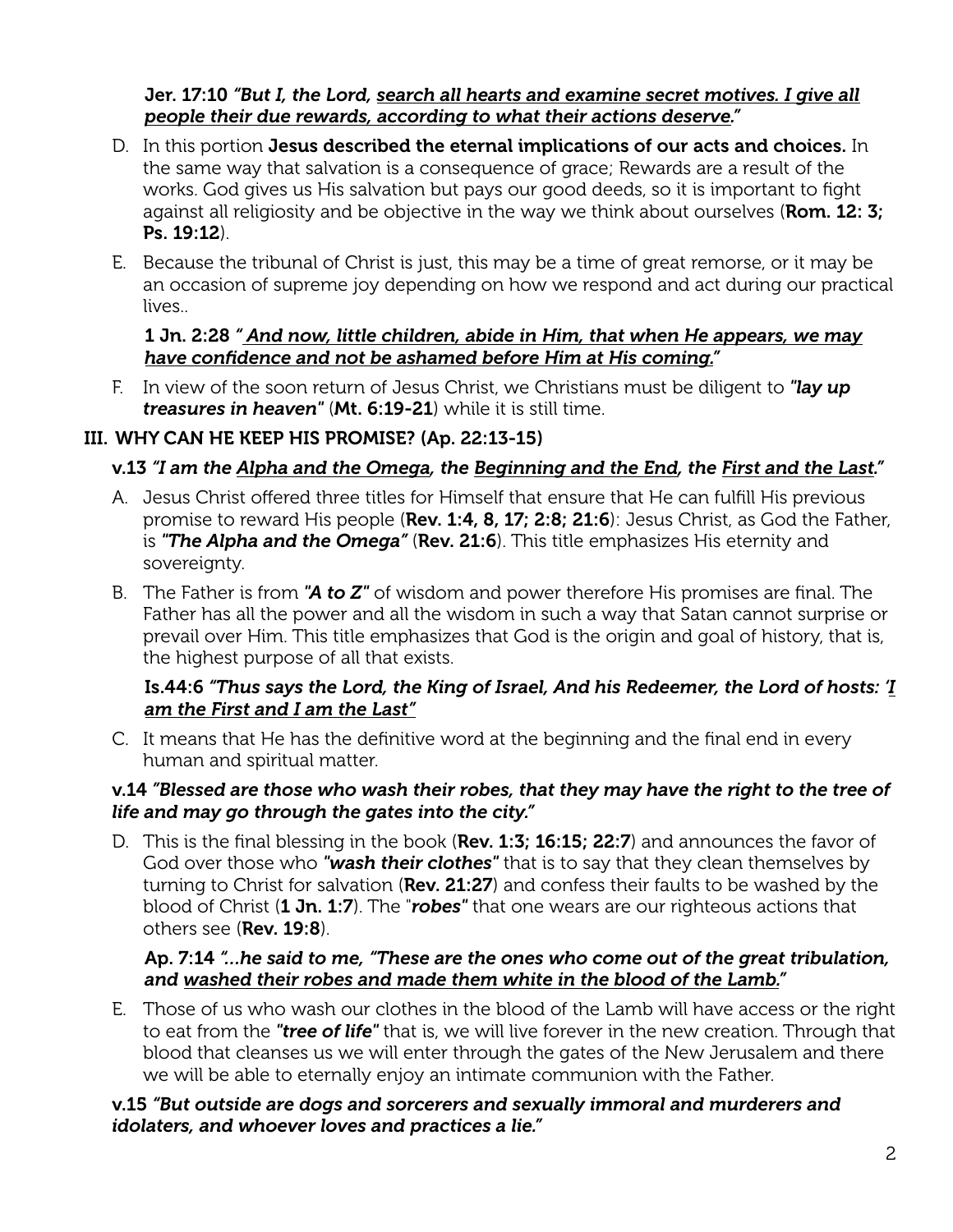F. The opposite of the blessings described in  $v$ . 14 is the exclusion of the New Jerusalem, that is, eternity in the Lake of Fire (20:15; 21:8). Jesus described people who will not enter the city because of the works that marked their lives as *"dogs"* which is a metaphor for what is morally impure and for those who despise or attack what is of God (Deut. 23:18; Ps. 22:16, 20; Mt. 7:6; Phil. 3:2). In John's day, many dogs were wild and aggressive scavengers. The fate of these human *"dogs"* should warn believers not to fall into apostasy and the vices that it entails. The other classes of individuals named here appear in the other lists of evil unbelievers (Rev. 21:8).

## IV. WHO IS THE ONE WHO SIGNS APOCALYPSE? (Ap. 22:16)

## v.16 *"I, Jesus, have sent My angel to testify to you these things in the churches. I am the Root and the Ofspring of David, the Bright and Morning Star."*

- A. The combination *"I, Jesus"* does not appear anywhere else in the New Testament. Here Jesus used it to emphasize His role in the production of this book, and thus strengthen His authority (Rev. 22:7, 12). *"My angel"* refers to the main angel who revealed this material to John ( $v.6$ ). The angel specially appointed by Jesus gave all the revelation to John, but finally it was for all the churches, not just for the seven *"churches"* of Asia Minor (Rev. 1:4; chs. 2-3). After the letters to the seven churches this is the last reference to the church (Gr. *Ekklesia*).
- B. Two titles point to Jesus' dual nature of being completely God: *"the root of David"* and completely man: *"the ofspring of David."* Consequently, He is the fulfillment of all prophecies about the lineage or offspring of David. David established ancient Jerusalem as the capital of Israel, but the Great Son of David will establish the New Jerusalem.
- C. Jesus also called Himself *"the Bright and Morning Star"* (Rev. 2:28). Just as the morning star appears and announces the dawn of each new day on earth, the Second Coming will announce the dawn of a new day in the history of mankind. The *'root'* is buried in the ground where no one can see it, but *"the star"* is in the heavens where everyone can see it.
- D. These two titles express how Jesus will help His people in the end times: the bright morning star will lead them to the final victory..

## V. THE ANSWER AND FINAL INVITATION (Rev. 22:17)

### v.17 *"And the Spirit and the bride say, "Come!" And let him who hears say, "Come!" And let him who thirsts come. Whoever desires, let him take the water of life freely.*"

- A. Here the church that is the bride and the Holy Spirit come together in a universal cry *"Come!"* And all who have ears to hear this prophecy also join this prayer. After all prophesied this is the appropriate response, we must yearn and pray for the return of the Lord.
- B. The final words of Jesus and the angel are vital for the church to function in its **bridal identity.** Here John prophesied the work of the Spirit in the Church of recent times and is one of the most informative and meaningful prophecies that describe the truths and activities that the Spirit will powerfully emphasize in the generation that the Lord returns. John described the Church saying and doing what the Spirit says and does.